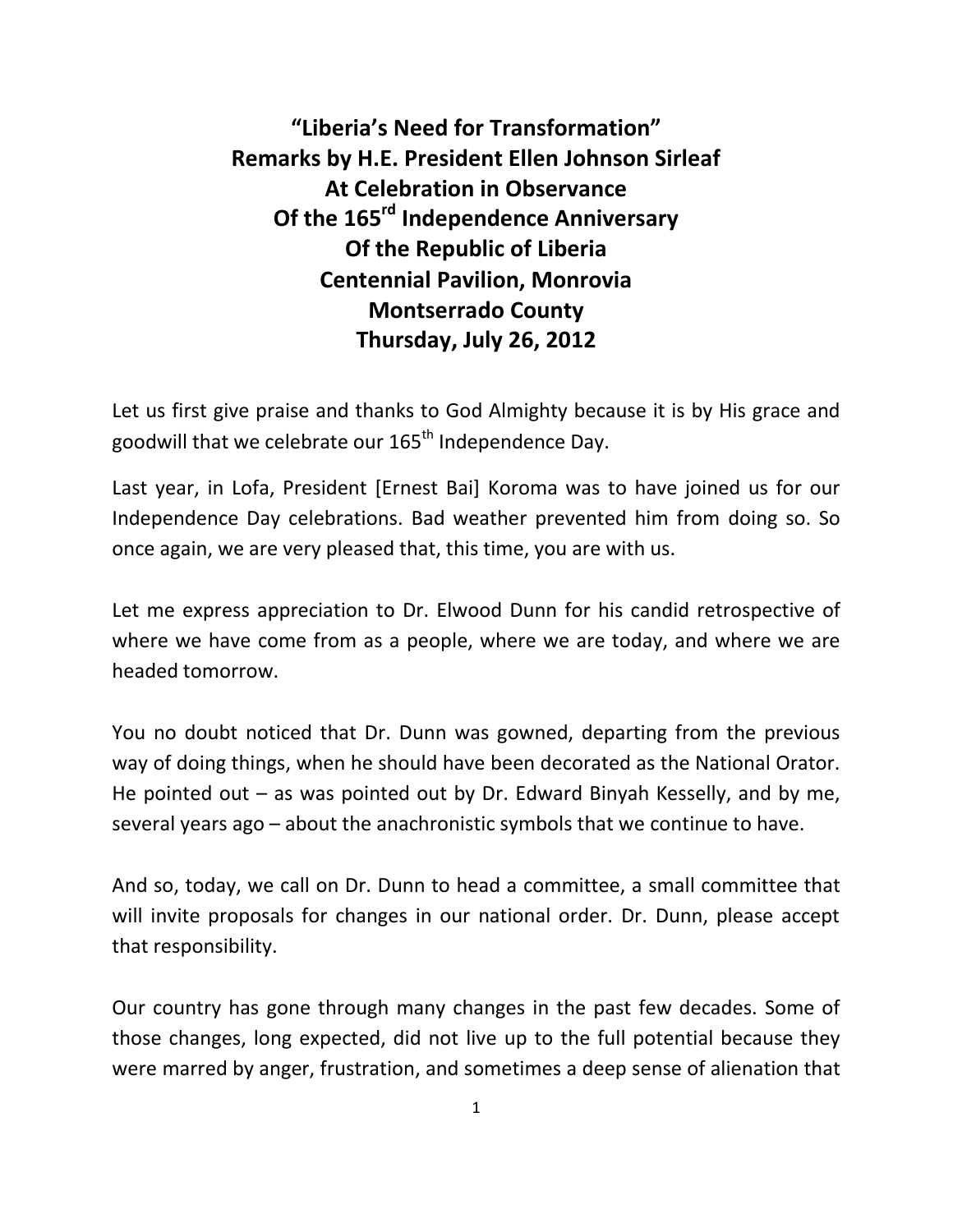led to violence. However, because of the resilient people that we are, we have managed to move past those days. Today's young Liberian will grow up with no experience of the trauma that the older generations have gone through. We now have peace, we enjoy an emerging democracy, and there is light at the end of the tunnel. I am humbled to be a part of the leadership of the nation into this era of transformation, a process that will positively impact in every aspect of our society.

In the first six years, our goal was to reform state structures by changing procedures, processes, and technologies to make existing systems more effective in doing what they intended to do. Thus, our reform agenda included, first and foremost, building safeguards, so that we don't slip back into the old habits that almost destroyed our country. By changing structures, we launched a new political culture. Now, when Liberians speak of corruption, national budget, gross domestic product, press freedom, the rule of law, they do so freely and with an understanding of what these words mean.

Our agenda in building these structures and reforms included promises. We promised hope; we promised better education; we promised a new Liberia. But I hope we know that those promises will not be realized overnight. It's a process in which all must participate.

This is not something that government can do on its own, no matter what amount of resources it has. The government can create the institutions and the environment, but every Liberian must take responsibility for transformation. It is a patriotic duty for every Liberian – whether in government or in the private sector, in urban or rural areas, old and young – to support the process.

I therefore call on all Liberians to join us, in these next 5½ years, to be exact, in our aim to transform these systems and structures as a pathway to an enduring future.

By transformation, we mean doing things radically different from the ways they were traditionally done. For transformation to occur, the beliefs, values and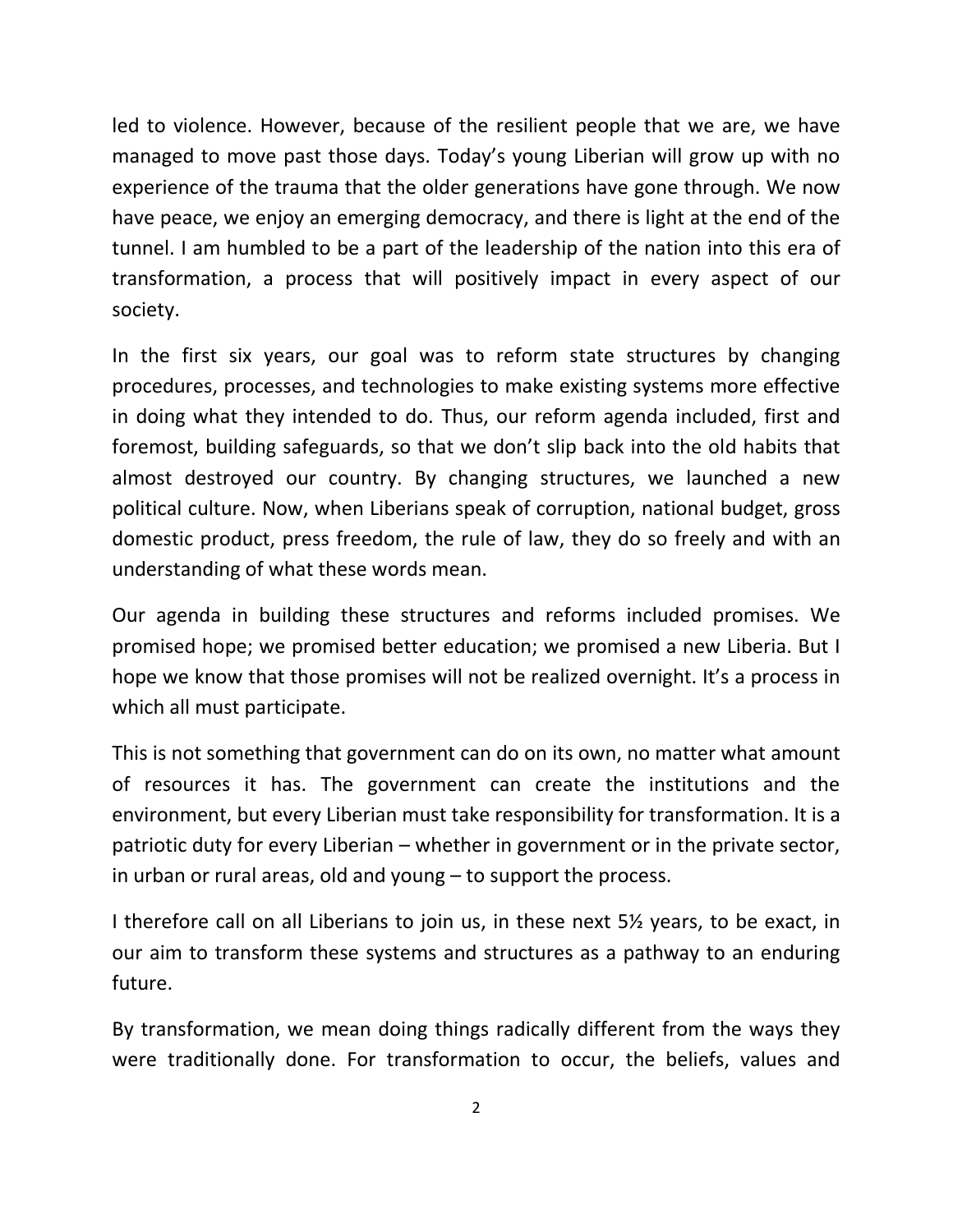culture of institutions must be altered completely. Transformation also involves changing the current rules, roles, and relationships so that the innovations, so well spoken of by Dr. Dunn, can be embraced.

One of our first aims of transformation, is the issue of feeding ourselves – growing food that we eat, and eating the food that we grow. Our second is transforming our social fabric – our traditions, our values are taught less, and that is because the dislocation of the family structure has been one of the negative consequences of our civil conflict. Families broke down, and, in turn, family values broke down. We must bring back those moral and civil lessons that once made families strong.

Another key to transformation –one that requires a serious paradigm shift – is that if we are too become the middle-income country that we strive to be, we have to be a nation whose economy is not based solely on exporting primary goods, but adding value to ensure that we have the sustainability in our growth and development effort.

Transforming our politics. The truth is that we will not transform our country without rebuilding new political institutions. Our political institutions are weak. They lack sufficient depth to survive after elections or when one party loses state power. They lack the human, organizational and infrastructural capacity to make them autonomous and impartial.

Our new era of political dispensational democracy must be built on institutions that are capable of standing on their own. Our political system  $-$  one of "big personalities" who carry the political institution on their back – needs to change. We must move away from personalities and domineering figures to an institutionalized political structure which is strong enough, financially and otherwise, to be able to compete in an environment of compromises. The financing of political parties is a subject of debate; but we can only support institutions, not individuals.

The struggle to regain our dignity is the real reason behind our quest for transformation. As a people, we must renew hope and confidence in our own

3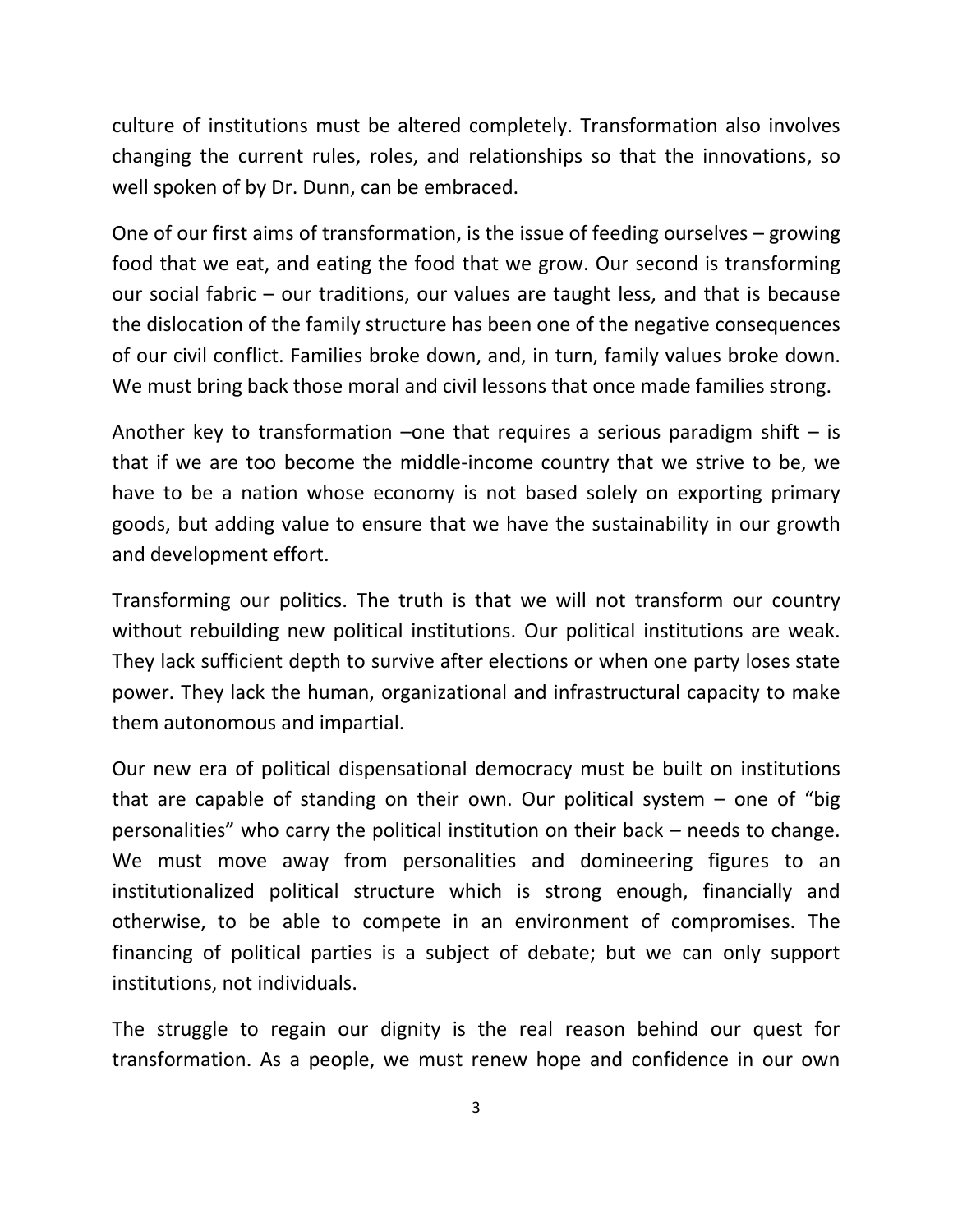abilities to transform our country and shed the dependency syndrome that has gripped so many of us. We believe that partnerships with the international community are good; they help us to build strong institutions. But we must not become overly aid dependent and become perpetual wards of the donor or the NGO community.

We must accept and take pride in our native Liberia by being patriotic and nationalistic, putting Liberia first, above all else. We must take ownership of our communities and not wait for the government to do everything. We must respect our Constitution and the rights of equality of all people.

We are at a new juncture, Fellow Liberians. Having laid the foundations, we must now ensure that the new structures we put in place will stand the test of time, will not carry the same deficiencies of the past. In order to succeed, we must change our mind-set about the public good, the national interest and the greater good.

I call on all Liberians to take a moment and think about the future. I invite you to envision a greater and better Liberia. If we are capable of looking into the future, and if we are able to envision the better days ahead, then we can all put in place the mechanisms for success.

## **Montserrado County Celebration**

Today, we are celebrating "26" in Montserrado County, the seat of our capital. We dedicated many projects. We even went beyond Montserrado, on Monday, to Grand Cape Mount County, to be able to dedicate the Straz-Sinje Technical and Vocational College. We'd like to say a big thank you to the people of Grand Cape Mount County, Garwula District, and Mr. Straz, for the contribution made that enabled us to do so.

This morning, the guns fired and our National flag was hoisted, signaling our nation's 165<sup>th</sup> Independence Anniversary, and I officiated, as Commander-in-Chief